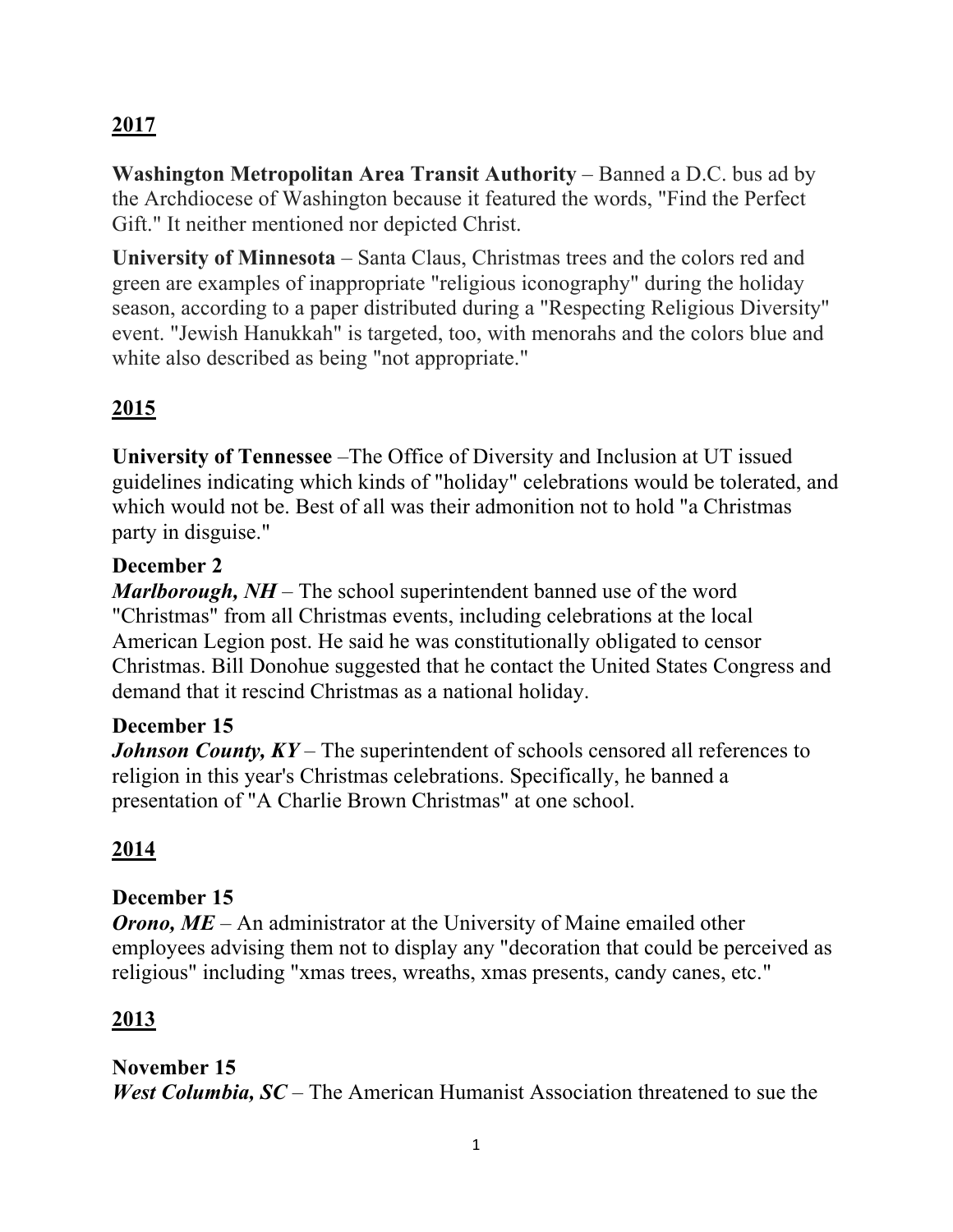East Point Academy charter school over its annual Christmas toy drive "because the purpose and effect of Operation Christmas Child is to induce impoverished children to convert to Christianity."

### **December 5**

*Frisco, TX* – Students who attended Nichols Elementary School's "Winter Party" were banned from talking about Christmas or any other religious holiday.

### **December 5**

*Nashville, TN* – Two shoppers were asked to leave the Opry Mills Mall because they were dressed in Christmas costumes and wishing people a Merry Christmas.

### **December 12**

*Kings Park, NY* – Officials at the Ralph J. Osgood Intermediate School decreed that the version of "Silent Night" performed during the school's concert would delete all religious references. Thus "Silent Night" was sung with lyrics such as "Holy infant," "Christ the Savior," and "Jesus Lord at thy birth" omitted.

## **2011**

#### **November 3**

The Air Force apologized after being accused of religious intolerance by the Military Religious Freedom Foundation for promoting Operation Christmas Child. Sponsored by Samaritan's Purse, a Christian group, it sends Christmas gifts to impoverished children worldwide.

#### **2009**

#### **December 1-4**

*Chelmsford, MA* – The Byam Elementary School asked parents to donate holiday gifts to the school's holiday gift shop. Shopping guidelines specified "No Christmas, Chanukah, or religious items," and "No Santa, candy canes or stockings."

#### **December 14**

*Slatington, PA* – Santa was banned from his gift-giver role in the Northern Lehigh Valley School District in Pennsylvania; instead the district mascot, the Bulldog, got the job.

#### **December 18-19**

*Benton, AR* – A children's play, "Christmas Hang-Ups," included a hula girl. The woman in charge of the play announced that the hula girl represented the reason for the season: "The meaning of Christmas is to not judge each other."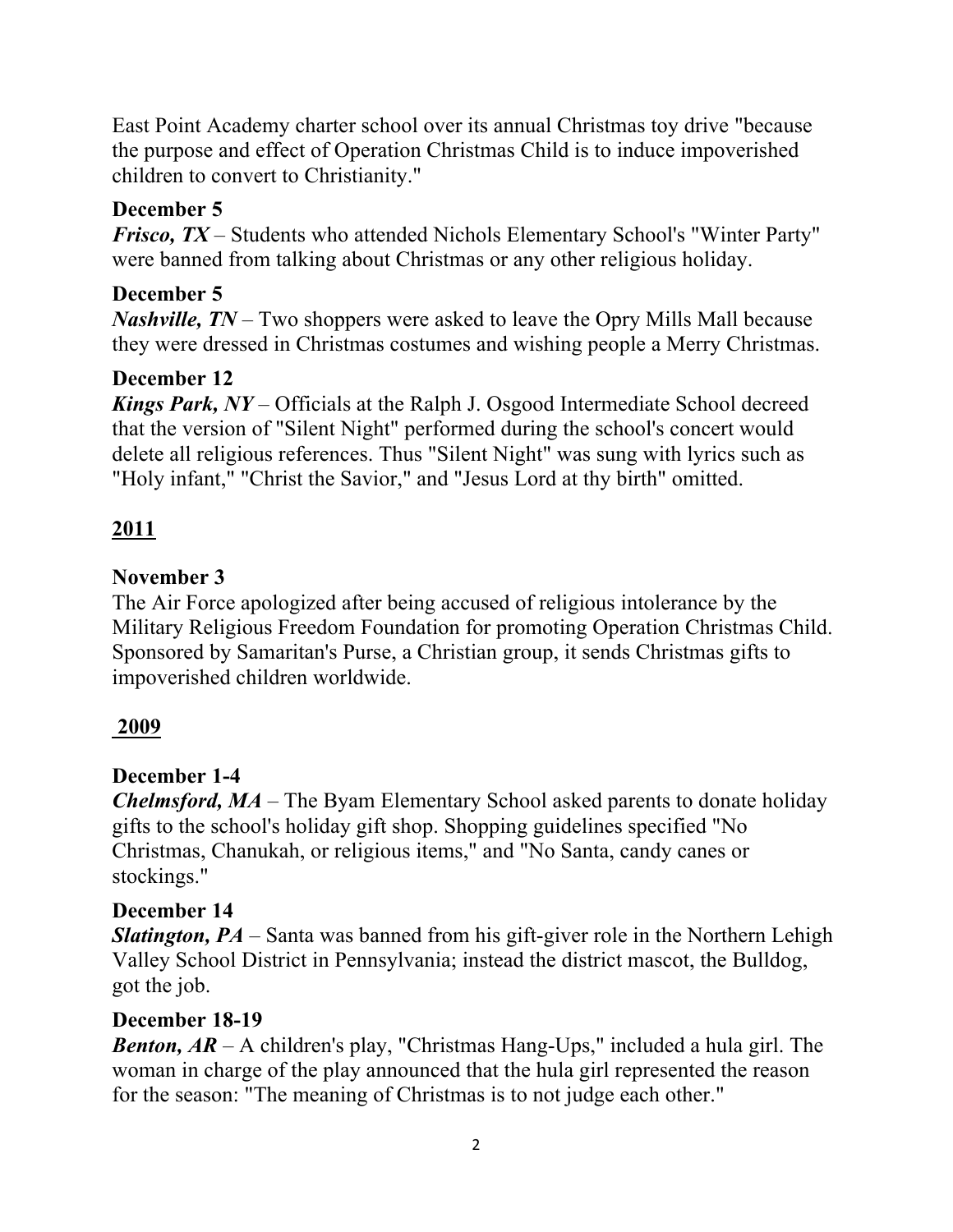## **2007**

### **December**

During a "Winter Concert" at a public elementary school in the Maryland suburbs of Washington, D.C., "The Twelve Days of Christmas" was performed, but the word "Christmas" was replaced throughout the song with the word "winter."

## **2006**

Penn State's Associate Professor of Diversity Education issued guidelines for holiday parties: "neutral" decorations—"flowers, balloons, candles and snowflakes."

*Commack, NY* – Supervisors at Baumann & Sons Buses reprimanded a school bus driver for wearing a Santa cap during his rounds in the Commack School District.

## **2005**

*Jefferson, GA* – The Jackson County School System sent a letter to teachers prohibiting them from wearing "any pins, angels, crosses, clothing" with any religious connotation or affiliation, and from referring to any party as a "Christmas" party.

*Texas public school teachers* were told that they could not mention the word "Christmas."

## **2004**

*Sacramento, CA* – Three first-grade teachers were ordered by a superior not to let the word "Christmas" slip from their lips.

#### **2001**

*Rochester, MN* – Two 13-year-old middle school students were disciplined following a holiday skit. Their offense was wearing red and green scarves and ending the skit by saying, "We hope you all have a merry Christmas."

*Plymouth, IL* – A second-grade teacher was warned by the principal not to read a book about Christmas to her students. The book was available in the school library.

*Kensington, MD* – The town of Kensington officially banned Santa Claus at its annual Christmas tree lighting ceremony.